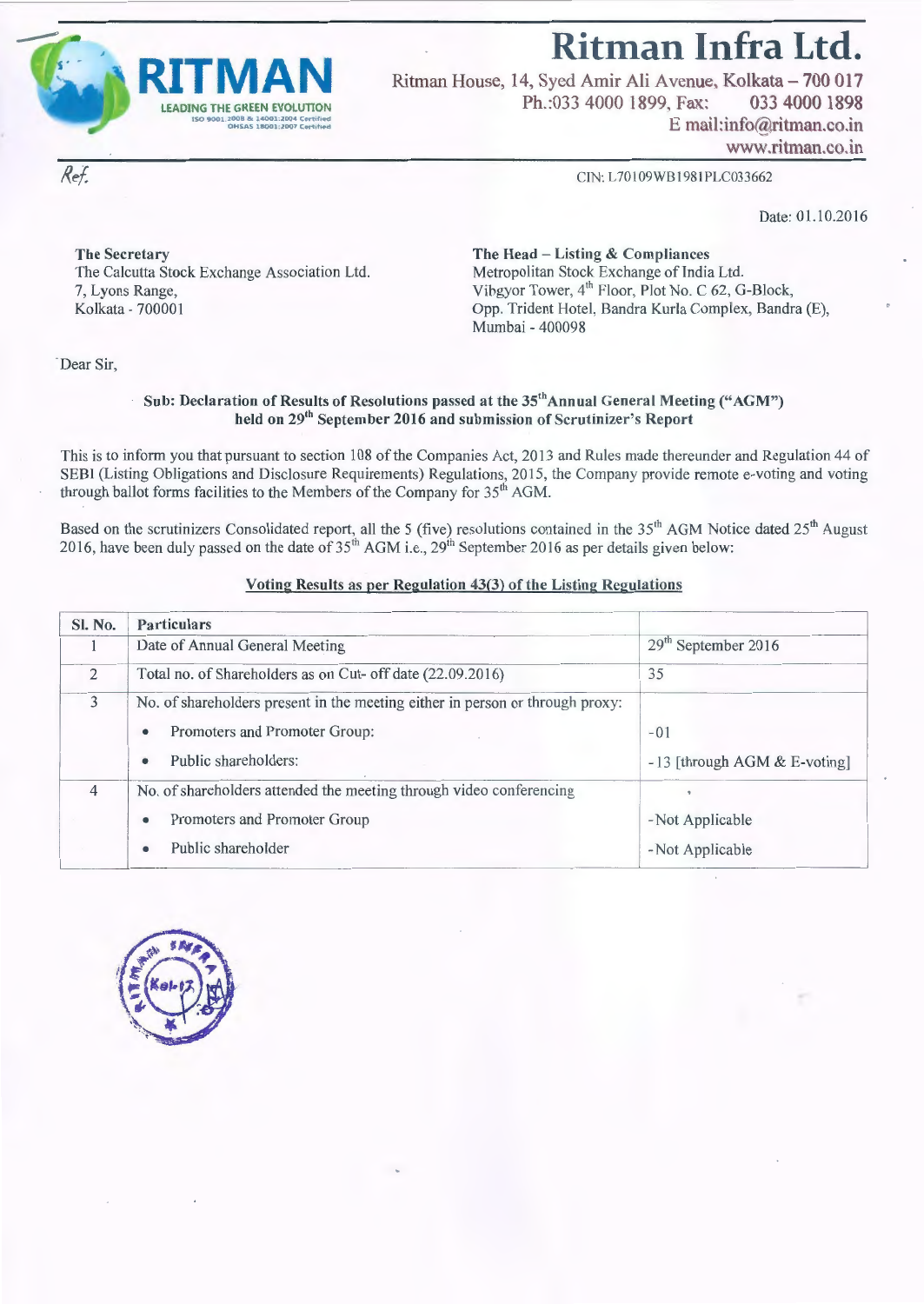

**Ritman Infra Ltd.**  Ritman House, 14, Syed Amir Ali Avenue, Kolkata-700 017 Ph.:033 4000 1899, Fax: 033 4000 1898

E mail:info@ritman.co.in

www.ritman.co.in

#### CIN: L70109WB1981PLC033662

## Ref. Agenda wise:

The mode of voting for all the Resolutions of  $35<sup>th</sup>$  AGM was remote e-voting and Ballot voting. The combined results of Remote e-voting and Ballot voting for all the Resolutions respectively is as under:

| (No. 1)                              | Resolution required: (Ordinary/Special)                                      |                                 |                                  | Ordinary Resolution<br>Adoption of audited Financial Statements for the year ended March 31, 2016<br>together with the Report of the Directors and Auditors thereon |                                  |                                |                                               |                                             |  |  |
|--------------------------------------|------------------------------------------------------------------------------|---------------------------------|----------------------------------|---------------------------------------------------------------------------------------------------------------------------------------------------------------------|----------------------------------|--------------------------------|-----------------------------------------------|---------------------------------------------|--|--|
|                                      | Whether promoter / promoter group are<br>interested in the agenda/resolution |                                 | No                               |                                                                                                                                                                     |                                  |                                |                                               |                                             |  |  |
| Category                             | Mode of voting                                                               | No. of<br><b>Shares</b><br>held | No. of<br><b>Votes</b><br>polled | % of Votes<br>Polled on<br>outstanding<br>shares                                                                                                                    | No. of<br>$Votes -$<br>in favour | No. of<br>$Votes -$<br>against | % of votes<br>in favour<br>on votes<br>polled | % of votes<br>against on<br>votes<br>polled |  |  |
| (1)                                  |                                                                              | (2)                             | (3)                              | (4)                                                                                                                                                                 | (5)                              | (6)                            | (7)                                           | (8)                                         |  |  |
|                                      | E-voting                                                                     |                                 | <b>NIL</b>                       | <b>NIL</b>                                                                                                                                                          | <b>NIL</b>                       | <b>NIL</b>                     | <b>NIL</b>                                    | <b>NIL</b>                                  |  |  |
| Promoter<br>and<br>Promoter<br>Group | <b>Ballot</b>                                                                | 23,44,000                       | 11,72,000                        | 50.00                                                                                                                                                               | 11,72,000                        | <b>NIL</b>                     | 100.00                                        | <b>NIL</b>                                  |  |  |
|                                      | Postal Ballot (if<br>applicable)                                             |                                 | N.A.                             | N.A.                                                                                                                                                                | N.A.                             | N.A.                           | N.A.                                          | N.A.                                        |  |  |
|                                      | Total                                                                        |                                 | 11,72,000                        | 50.00                                                                                                                                                               | 11,72,000                        | <b>NIL</b>                     | 100.00                                        | <b>NIL</b>                                  |  |  |
|                                      | E-voting                                                                     |                                 |                                  |                                                                                                                                                                     |                                  |                                |                                               |                                             |  |  |
| Public                               | <b>Ballot</b>                                                                |                                 |                                  |                                                                                                                                                                     |                                  |                                |                                               |                                             |  |  |
| Institutional<br>Holders             | Postal Ballot (if<br>applicable)                                             | Nil                             | Not applicable                   |                                                                                                                                                                     |                                  |                                |                                               |                                             |  |  |
|                                      | Total                                                                        |                                 |                                  |                                                                                                                                                                     |                                  |                                |                                               |                                             |  |  |
|                                      | E-voting                                                                     |                                 | <b>NIL</b>                       | <b>NIL</b>                                                                                                                                                          | <b>NIL</b>                       | <b>NIL</b>                     | <b>NIL</b>                                    | <b>NIL</b>                                  |  |  |
|                                      | Ballot                                                                       |                                 | 8,12,700                         | 95.78                                                                                                                                                               | 8,12,700                         | <b>NIL</b>                     | 100.00                                        | <b>NIL</b>                                  |  |  |
| Public $-$<br>Others                 | Postal Ballot (if<br>applicable)                                             | 8,48,500                        | N.A.                             | N.A.                                                                                                                                                                | N.A.                             | N.A.                           | N.A.                                          | N.A.                                        |  |  |
|                                      | <b>Total</b>                                                                 |                                 | 8,12,700                         | 95.78                                                                                                                                                               | 8,12,700                         | <b>NIL</b>                     | 100.00                                        | <b>NIL</b>                                  |  |  |
| <b>Total</b>                         |                                                                              | 31,92,500                       | 19,84,700                        | 62.17                                                                                                                                                               | 19,84,700                        | <b>NIL</b><br>٠                | 100.00                                        | <b>NIL</b>                                  |  |  |

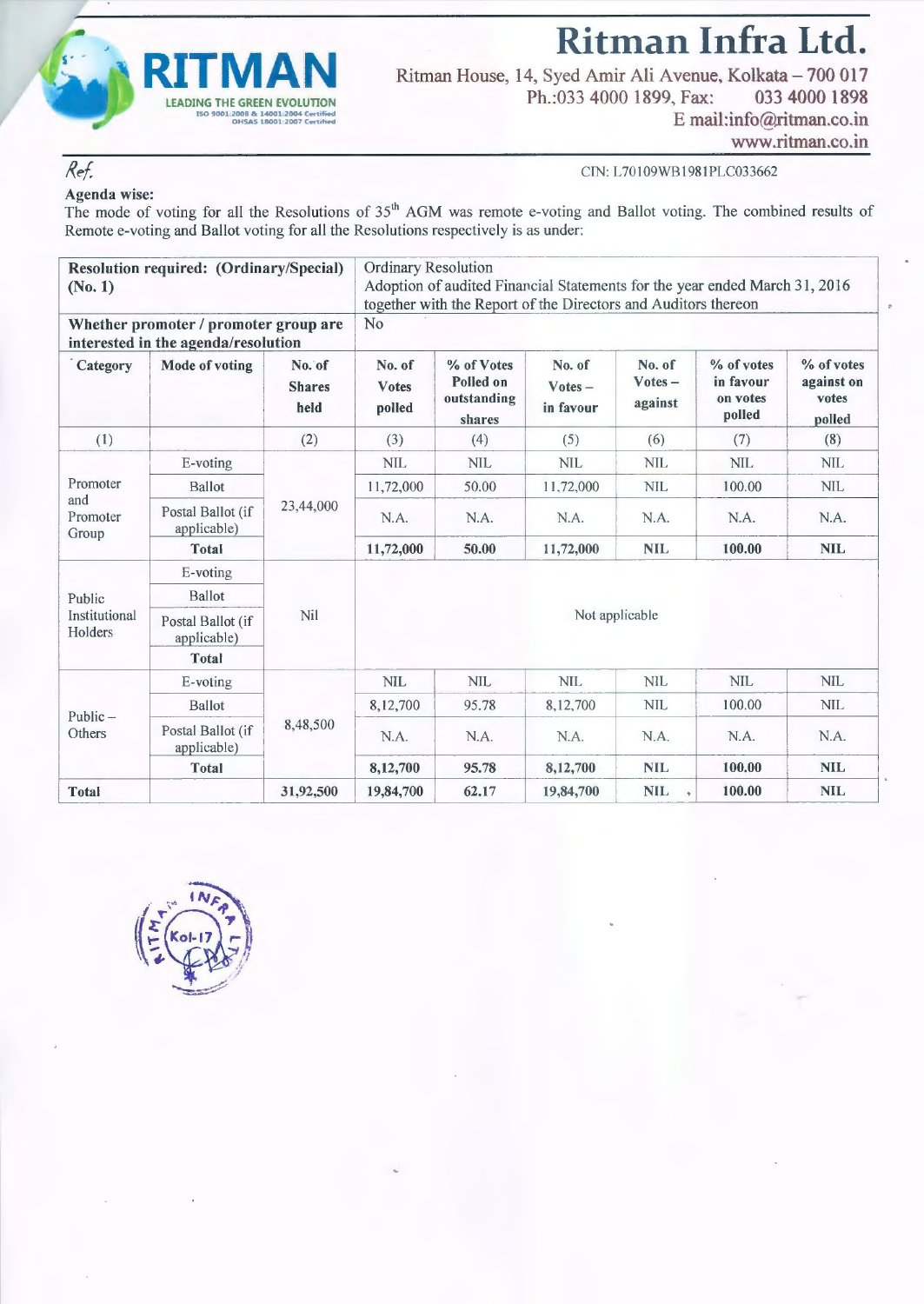

Ref.

**Ritman Infra Ltd.** 

Ritman House, 14, Syed Amir Ali Avenue, Kolkata- 700 017 Ph.:033 4000 1899, Fax: 033 4000 1898 E mail:info@ritman.co.in

www.ritman.co.in

 $\ddot{\phantom{0}}$ 

CIN: L701 09WB198IPLC033662

| (No. 2)                              | Resolution required: (Ordinary/Special)                                      |                                 |                                  | <b>Ordinary Resolution</b><br>Re-appointment of Mr. Dinesh Majmudar, Director retiring by rotation |                                  |                                |                                               |                                             |  |  |  |
|--------------------------------------|------------------------------------------------------------------------------|---------------------------------|----------------------------------|----------------------------------------------------------------------------------------------------|----------------------------------|--------------------------------|-----------------------------------------------|---------------------------------------------|--|--|--|
|                                      | Whether promoter / promoter group are<br>interested in the agenda/resolution |                                 | Yes                              |                                                                                                    |                                  |                                |                                               |                                             |  |  |  |
| Category                             | Mode of voting                                                               | No. of<br><b>Shares</b><br>held | No. of<br><b>Votes</b><br>polled | % of Votes<br>Polled on<br>outstanding<br>shares                                                   | No. of<br>$Votes -$<br>in favour | No. of<br>$Votes -$<br>against | % of votes<br>in favour<br>on votes<br>polled | % of votes<br>against on<br>votes<br>polled |  |  |  |
| (1)                                  |                                                                              | (2)                             | (3)                              | (4)                                                                                                | (5)                              | (6)                            | (7)                                           | (8)                                         |  |  |  |
|                                      | E-voting                                                                     |                                 | <b>NIL</b>                       | <b>NIL</b>                                                                                         | <b>NIL</b>                       | <b>NIL</b>                     | <b>NIL</b>                                    | <b>NIL</b>                                  |  |  |  |
| Promoter<br>and<br>Promoter<br>Group | <b>Ballot</b>                                                                |                                 | 11,72,000                        | 50.00                                                                                              | 11,72,000                        | <b>NIL</b>                     | 100.00                                        | <b>NIL</b>                                  |  |  |  |
|                                      | Postal Ballot (if<br>applicable)                                             | 23,44,000                       | N.A.                             | N.A.                                                                                               | N.A.                             | N.A.                           | N.A.                                          | N.A.                                        |  |  |  |
|                                      | <b>Total</b>                                                                 |                                 | 11,72,000                        | 50.00                                                                                              | 11,72,000                        | <b>NIL</b>                     | 100.00                                        | <b>NIL</b>                                  |  |  |  |
|                                      | E-voting                                                                     |                                 |                                  |                                                                                                    |                                  |                                |                                               |                                             |  |  |  |
| Public                               | <b>Ballot</b>                                                                |                                 |                                  |                                                                                                    |                                  |                                |                                               |                                             |  |  |  |
| Institutional<br>Holders             | Postal Ballot (if<br>applicable)                                             | <b>Nil</b>                      | Not applicable                   |                                                                                                    |                                  |                                |                                               |                                             |  |  |  |
|                                      | <b>Total</b>                                                                 |                                 |                                  |                                                                                                    |                                  |                                |                                               |                                             |  |  |  |
|                                      | E-voting                                                                     |                                 | <b>NIL</b>                       | <b>NIL</b>                                                                                         | <b>NIL</b>                       | <b>NIL</b>                     | <b>NIL</b>                                    | <b>NIL</b>                                  |  |  |  |
|                                      | <b>Ballot</b>                                                                |                                 | 8,12,700                         | 95.78                                                                                              | 8,12,700                         | <b>NIL</b>                     | 100.00                                        | <b>NIL</b>                                  |  |  |  |
| $Public -$<br>Others                 | Postal Ballot (if<br>applicable)                                             | 8,48,500                        | N.A.                             | N.A.                                                                                               | N.A.                             | N.A.                           | N.A.                                          | N.A.                                        |  |  |  |
|                                      | <b>Total</b>                                                                 |                                 | 8,12,700                         | 95.78                                                                                              | 8,12,700                         | <b>NIL</b>                     | 100.00                                        | <b>NIL</b>                                  |  |  |  |
| Total                                |                                                                              | 31,92,500                       | 19,84,700                        | 62.17                                                                                              | 19,84,700                        | <b>NIL</b>                     | 100.00                                        | <b>NIL</b>                                  |  |  |  |

| Resolution required: (Ordinary/Special)<br>$(N_0, 3)$<br>Whether promoter / promoter group are<br>interested in the agenda/resolution |                                  |                                 | Ordinary Resolution<br>Re-appointment of Mrs. Pushpa Majmudar, Director retiring by rotation<br>Yes |                                                  |                                  |                                |                                               |                                             |  |
|---------------------------------------------------------------------------------------------------------------------------------------|----------------------------------|---------------------------------|-----------------------------------------------------------------------------------------------------|--------------------------------------------------|----------------------------------|--------------------------------|-----------------------------------------------|---------------------------------------------|--|
| Category                                                                                                                              | Mode of voting                   | No. of<br><b>Shares</b><br>held | No. of<br><b>Votes</b><br>polled                                                                    | % of Votes<br>Polled on<br>outstanding<br>shares | No. of<br>$Votes -$<br>in favour | No. of<br>$Votes -$<br>against | % of votes<br>in favour<br>on votes<br>polled | % of votes<br>against on<br>votes<br>polled |  |
| (1)                                                                                                                                   |                                  | (2)                             | (3)                                                                                                 | (4)                                              | (5)                              | (6)                            | (7)                                           | (8)                                         |  |
|                                                                                                                                       | E-voting                         | 23,44,000                       | <b>NIL</b>                                                                                          | <b>NIL</b>                                       | <b>NIL</b>                       | <b>NIL</b>                     | <b>NIL</b>                                    | <b>NIL</b>                                  |  |
| Promoter                                                                                                                              | Ballot                           |                                 | 11,72,000                                                                                           | 50.00                                            | 11,72,000                        | <b>NIL</b>                     | 100.00                                        | <b>NIL</b>                                  |  |
| and<br>Promoter<br>Group                                                                                                              | Postal Ballot (if<br>applicable) |                                 | N.A.                                                                                                | N.A.                                             | N.A.                             | N.A.                           | N.A.                                          | $-N.A.$                                     |  |
|                                                                                                                                       | Total                            |                                 | 11,72,000                                                                                           | 50.00                                            | 11,72,000                        | <b>NIL</b>                     | 100.00                                        | NIL                                         |  |
|                                                                                                                                       | E-voting                         |                                 |                                                                                                     |                                                  |                                  |                                |                                               |                                             |  |
| Public<br>Institutional<br>Holders                                                                                                    | Ballot                           |                                 |                                                                                                     |                                                  |                                  |                                |                                               |                                             |  |
|                                                                                                                                       | Postal Ballot (if<br>applicable) | Nil                             |                                                                                                     |                                                  |                                  | Not applicable                 |                                               |                                             |  |
|                                                                                                                                       | <b>Total</b>                     |                                 |                                                                                                     |                                                  |                                  |                                |                                               |                                             |  |

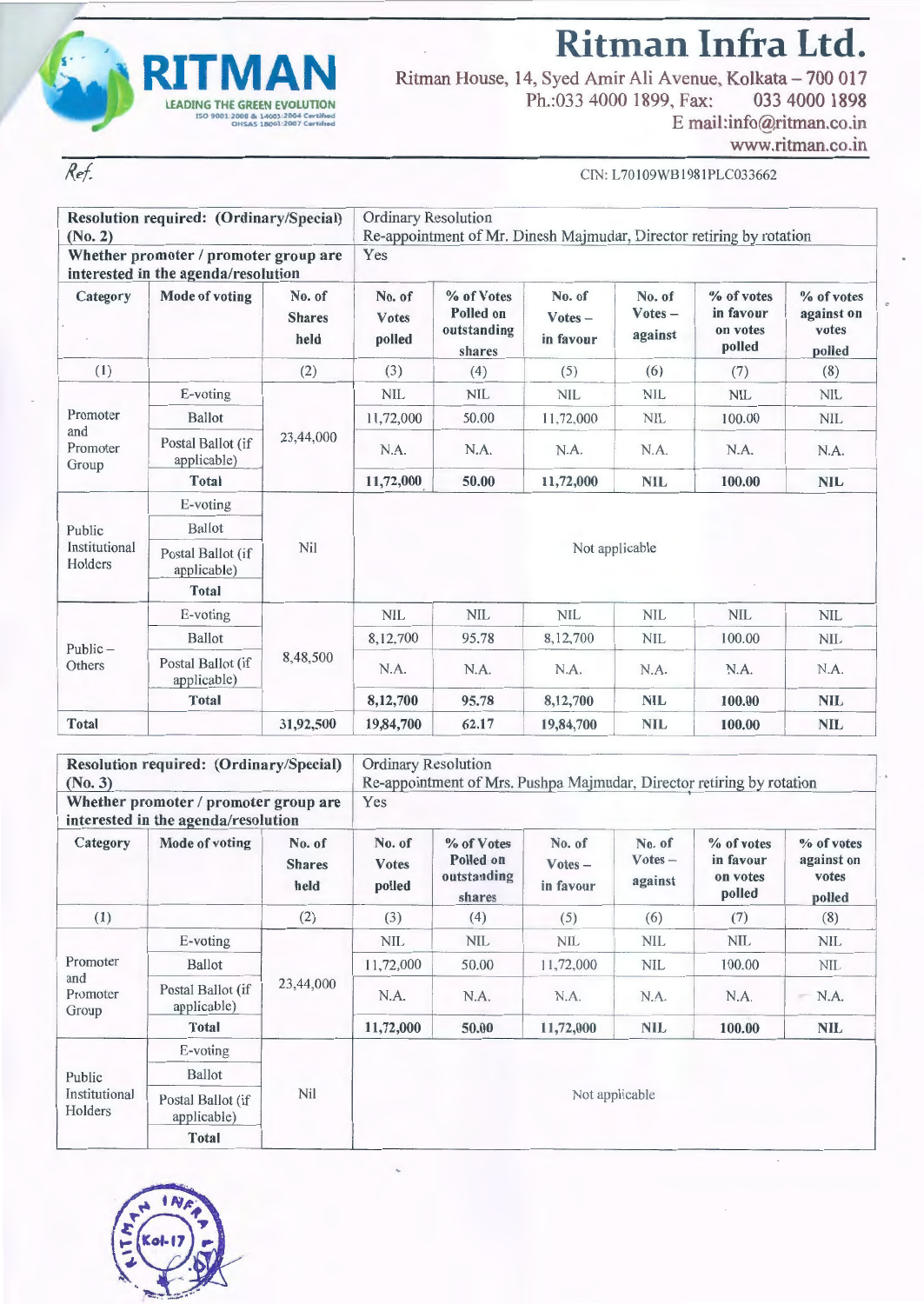



Ritman House, 14, Syed Amir Ali Avenue, Kolkata – 700 017 Ph.:033 4000 1899. Fax: 033 4000 1898 E mail:info@ritman.co.in

www.ritman.co.in

| Ref.                 |                                  |           |           |            | CIN: L70109WB1981PLC033662 |            |            |            |  |
|----------------------|----------------------------------|-----------|-----------|------------|----------------------------|------------|------------|------------|--|
|                      | $E$ -voting                      |           | NIL.      | <b>NIL</b> | <b>NIL</b>                 | <b>NIL</b> | <b>NIL</b> | <b>NIL</b> |  |
| $Public -$<br>Others | <b>Ballot</b>                    |           | 8,12,700  | 95.78      | 8,12,700                   | <b>NIL</b> | 100.00     | <b>NIL</b> |  |
|                      | Postal Ballot (if<br>applicable) | 8,48,500  | N.A.      | N.A.       | N.A.                       | N.A.       | N.A.       | N.A.       |  |
|                      | <b>Total</b>                     |           | 8,12,700  | 95.78      | 8,12,700                   | <b>NIL</b> | 100.00     | <b>NIL</b> |  |
| <b>Total</b>         |                                  | 31,92,500 | 19,84,700 | 62.17      | 19,84,700                  | <b>NIL</b> | 100.00     | <b>NIL</b> |  |

| (No. 4)                  | Resolution required: (Ordinary/Special)                                      |                                 | <b>Ordinary Resolution</b>       | Appointment of Mr. Parag Majmudar, as Director of the Company |                                  |                                |                                               |                                             |  |
|--------------------------|------------------------------------------------------------------------------|---------------------------------|----------------------------------|---------------------------------------------------------------|----------------------------------|--------------------------------|-----------------------------------------------|---------------------------------------------|--|
|                          | Whether promoter / promoter group are<br>interested in the agenda/resolution |                                 | Yes                              |                                                               |                                  |                                |                                               |                                             |  |
| Category                 | <b>Mode of voting</b>                                                        | No. of<br><b>Shares</b><br>held | No. of<br><b>Votes</b><br>polled | % of Votes<br>Polled on<br>outstanding<br>shares              | No. of<br>$Votes -$<br>in favour | No. of<br>$Votes -$<br>against | % of votes<br>in favour<br>on votes<br>polled | % of votes<br>against on<br>votes<br>polled |  |
| (1)                      |                                                                              | (2)                             | (3)                              | (4)                                                           | (5)                              | (6)                            | (7)                                           | (8)                                         |  |
|                          | E-voting                                                                     |                                 | <b>NIL</b>                       | <b>NIL</b>                                                    | <b>NIL</b>                       | <b>NIL</b>                     | <b>NIL</b>                                    | <b>NIL</b>                                  |  |
| Promoter                 | <b>Ballot</b>                                                                |                                 | 11,72,000                        | 50.00                                                         | 11,72,000                        | <b>NIL</b>                     | 100.00                                        | <b>NIL</b>                                  |  |
| and<br>Promoter<br>Group | Postal Ballot (if<br>applicable)                                             | 23,44,000                       | N.A.                             | N.A.                                                          | N.A.                             | N.A.                           | N.A.                                          | N.A.                                        |  |
|                          | Total                                                                        |                                 | 11,72,000                        | 50.00                                                         | 11,72,000                        | <b>NIL</b>                     | 100.00                                        | <b>NIL</b>                                  |  |
|                          | E-voting                                                                     |                                 |                                  |                                                               |                                  |                                |                                               |                                             |  |
| Public                   | <b>Ballot</b>                                                                |                                 |                                  |                                                               |                                  |                                |                                               |                                             |  |
| Institutional<br>Holders | Postal Ballot (if<br>applicable)                                             | Nil                             |                                  |                                                               |                                  | Not applicable                 |                                               |                                             |  |
|                          | Total                                                                        |                                 |                                  |                                                               |                                  |                                |                                               |                                             |  |
|                          | E-voting                                                                     |                                 | <b>NIL</b>                       | <b>NIL</b>                                                    | <b>NIL</b>                       | <b>NIL</b>                     | <b>NIL</b>                                    | <b>NIL</b>                                  |  |
|                          | <b>Ballot</b>                                                                |                                 | 8,12,700                         | 95.78                                                         | 8,12,700                         | <b>NIL</b>                     | 100.00                                        | <b>NIL</b>                                  |  |
| $Public -$<br>Others     | Postal Ballot (if<br>applicable)                                             | 8,48,500                        | N.A.                             | N.A.                                                          | N.A.                             | N.A.                           | N.A.                                          | N.A.                                        |  |
|                          | Total                                                                        |                                 | 8,12,700                         | 95.78                                                         | 8,12,700                         | <b>NIL</b>                     | 100.00                                        | <b>NIL</b>                                  |  |
| <b>Total</b>             |                                                                              | 31,92,500                       | 19,84,700                        | 62.17                                                         | 19,84,700                        | <b>NIL</b>                     | 100.00                                        | <b>NIL</b>                                  |  |

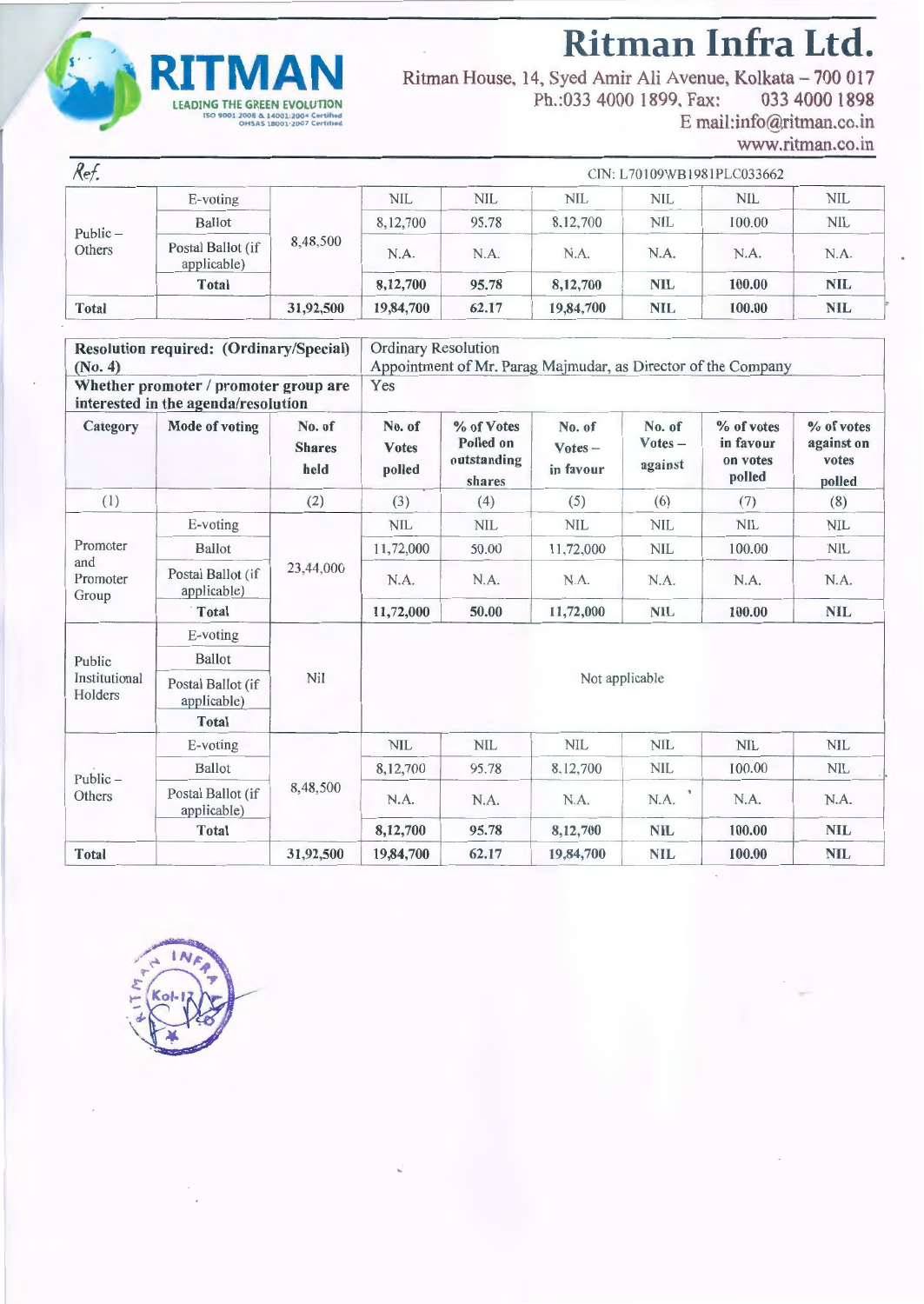

Ref.

**Ritman Infra Ltd.**  Ritman House, 14, Syed Amir Ali Avenue, Kolkata - 700 017<br>Ph.:033 4000 1899. Fax: 033 4000 1898

Ph.:033 4000 1899. Fax:

E mail :info@ritman.co.in

www.ritman.co.in

CIN: L701 09WB 1981PLC033662

| Resolution required: (Ordinary/Special)<br>(No. 5) |                                                                              | Ordinary Resolution<br>Ratification of appointment of M/sVirendra Surana & Co., Chartered<br>Accountant as statutory auditors of the Company |                           |                                                  |                                  |                                |                                               |                                             |  |  |
|----------------------------------------------------|------------------------------------------------------------------------------|----------------------------------------------------------------------------------------------------------------------------------------------|---------------------------|--------------------------------------------------|----------------------------------|--------------------------------|-----------------------------------------------|---------------------------------------------|--|--|
|                                                    | Whether promoter / promoter group are<br>interested in the agenda/resolution |                                                                                                                                              | No                        |                                                  |                                  |                                |                                               |                                             |  |  |
| Category                                           | Mode of voting                                                               | No. of<br><b>Shares</b><br>held                                                                                                              | No. of<br>Votes<br>polled | % of Votes<br>Polled on<br>outstanding<br>shares | No. of<br>$Votes -$<br>in favour | No. of<br>$Votes -$<br>against | % of votes<br>in favour<br>on votes<br>polled | % of votes<br>against on<br>votes<br>polled |  |  |
| (1)                                                |                                                                              | (2)                                                                                                                                          | (3)                       | (4)                                              | (5)                              | (6)                            | (7)                                           | (8)                                         |  |  |
|                                                    | E-voting                                                                     | 23,44,000                                                                                                                                    | <b>NIL</b>                | <b>NIL</b>                                       | <b>NIL</b>                       | <b>NIL</b>                     | <b>NIL</b>                                    | <b>NIL</b>                                  |  |  |
| Promoter                                           | Ballot                                                                       |                                                                                                                                              | 11,72,000                 | 50.00                                            | 11,72,000                        | <b>NIL</b>                     | 100.00                                        | NIL                                         |  |  |
| and<br>Promoter<br>Group                           | Postal Ballot (if<br>applicable)                                             |                                                                                                                                              | N.A.                      | N.A.                                             | N.A.                             | N.A.                           | N.A.                                          | N.A.                                        |  |  |
|                                                    | <b>Total</b>                                                                 |                                                                                                                                              | 11,72,000                 | 50.00                                            | 11,72,000                        | <b>NIL</b>                     | 100.00                                        | <b>NIL</b>                                  |  |  |
|                                                    | E-voting                                                                     |                                                                                                                                              |                           |                                                  |                                  |                                |                                               |                                             |  |  |
| Public                                             | Ballot                                                                       |                                                                                                                                              |                           |                                                  |                                  |                                |                                               |                                             |  |  |
| Institutional<br>Holders                           | Postal Ballot (if<br>applicable)                                             | Nil                                                                                                                                          |                           |                                                  | Not applicable                   |                                |                                               |                                             |  |  |
|                                                    | <b>Total</b>                                                                 |                                                                                                                                              |                           |                                                  |                                  |                                |                                               |                                             |  |  |
|                                                    | E-voting                                                                     |                                                                                                                                              | <b>NIL</b>                | <b>NIL</b>                                       | <b>NIL</b>                       | <b>NIL</b>                     | <b>NIL</b>                                    | <b>NIL</b>                                  |  |  |
| $Public -$                                         | Ballot                                                                       |                                                                                                                                              | 8,12,700                  | 95.78                                            | 8,12,700                         | <b>NIL</b>                     | 100.00                                        | <b>NIL</b>                                  |  |  |
| Others                                             | Postal Ballot (if<br>applicable)                                             | 8,48,500                                                                                                                                     | N.A.                      | N.A.                                             | N.A.                             | N.A.                           | N.A.                                          | N.A.                                        |  |  |
|                                                    | <b>Total</b>                                                                 |                                                                                                                                              | 8,12,700                  | 95.78                                            | 8,12,700                         | <b>NIL</b>                     | 100.00                                        | <b>NIL</b>                                  |  |  |
| <b>Total</b>                                       |                                                                              | 31,92,500                                                                                                                                    | 19,84,700                 | 62.17                                            | 19,84,700                        | <b>NIL</b>                     | 100.00                                        | <b>NIL</b>                                  |  |  |

#### Thus the resolutions nos. 1 to 5 have been passed as an Ordinary Resolution.

We are also enclosing herewith copy of the Consolidated Report of Scrutinizer for your records.

This is in compliance with Regulation 44 of the SEBI (Listing Obligations and Disclosure Requirements) Regulation, 2015.

Kindly find the same in order and acknowledge receipt of the same.

Thanking you, Yours faithfully,

For RITMAN INFRA LIMITED RITMAN INFRALTD.<br>F. Maymodan.<br>Falguni Majmudar Neach

Falguni Majmudar<br>Managing Director **Director** 

Encl: Scrutinizer's Report and Declaration of Results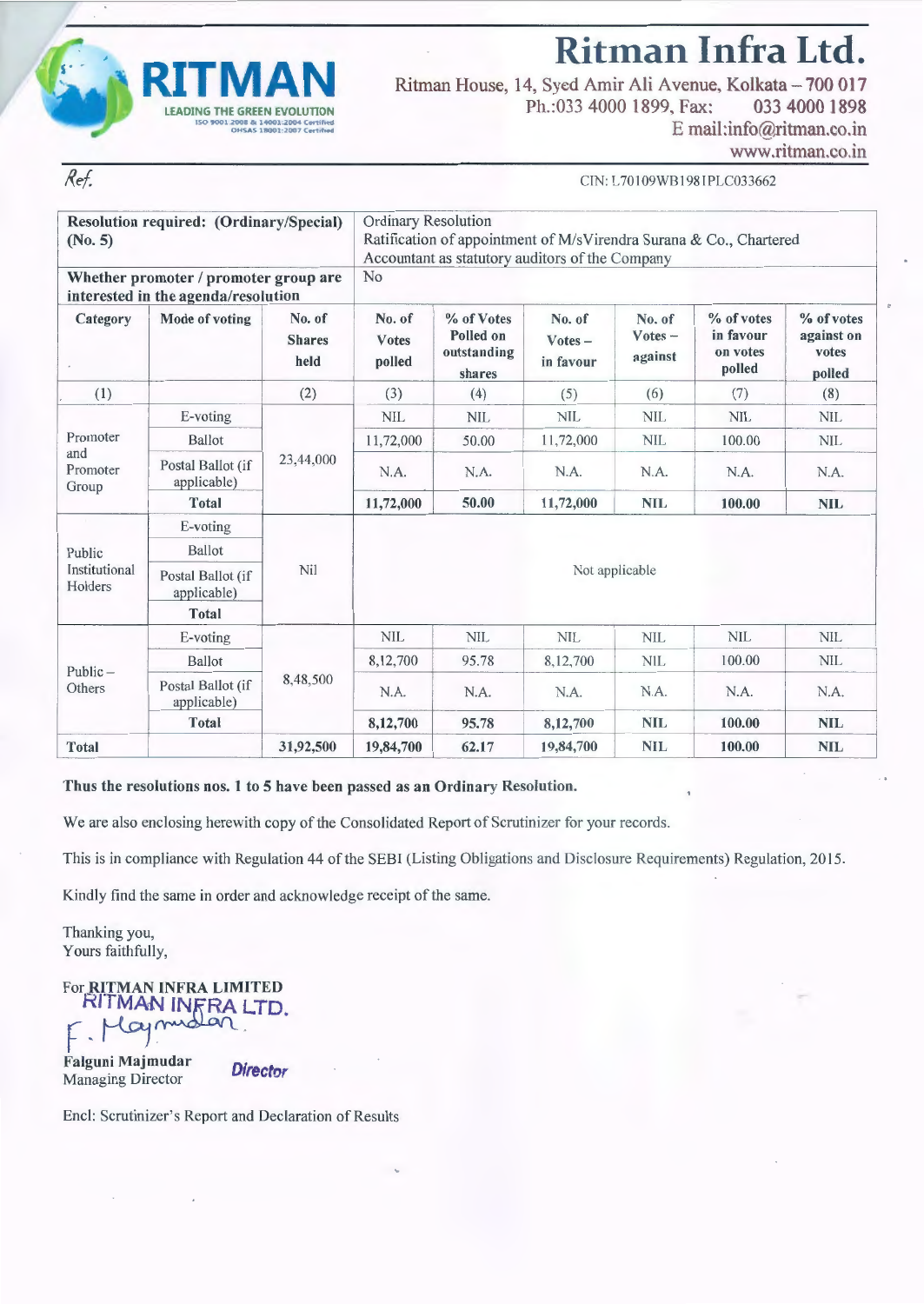

## **Ritman Infra Ltd.**

Ritman House, 14, Syed Amir Ali Avenue, Kolkata- 700 017 Ph.:033 4000 1899, Fax: 033 4000 1898 E mail:info@ritman.co.in www.ritman.co.in

Ref.

CTN: L70109WB1981PLC033662

### DECLARATION OF RESULTS OF REMOTE E-VOTING & BALLOT VOTING IN RESPECT OF 35TH ANNUAL GENERAL MEETING HELD ON 29TH SEPTEMBER 2016

In terms of section 108 read with Rule 12 of the Companies (Management and Administration) Rules 2014 and Regulation 44 of the SEBI (Listing Obligations and Disclosure Requirements) Regulations, 2015 M/s, Ritman Infra Ltd. provided remote evoting facility and facility of voting through ballot to the members vide notice dated  $25<sup>th</sup>$  August 2016 of  $35<sup>th</sup>$  AGM. Members voted through remote e-voting from 26<sup>th</sup> September 2016 to 28<sup>th</sup> September 2016. Further on 29<sup>th</sup> September 2016 the day of the 35th AGM physical ballot forms were distributed to those members present in person or by proxy who could not exercise their votes through remote e-voting to enable them to vote through ballot voting.

The Board appointed *Mis.* H K Udaipuria & Co., Chartered Accountants, as Scrutinizer to scrutinize the votes cast through remote e-voting and ballot voting. Scrutinizer prepared and submitted the Consoldiated Scrutinzer's Report on the remote evoting and ballot voting on 30<sup>th</sup> September 2016 in terms of the said Rule 20.

Based on the scrutinzer's consolidated report date  $30<sup>th</sup>$  September 2016, I hereby declare that all the 5 (five) resolutions contained in the Company's notice dated  $25<sup>th</sup>$  August 2016 of  $35<sup>th</sup>$  AGM have been duly passed on the date of  $35<sup>th</sup>$  AGM as per the details given below:

| Item<br>No.      | <b>Brief description of the Resolution</b>                                                                                                     | <b>Resolution</b><br>Category | No. of<br>shares/votes<br>in favour<br>$(assert)$ &<br>$\frac{0}{0}$ | No. of<br>shares/votes<br>against<br>(dissent) $\&$<br>$\frac{0}{0}$ |
|------------------|------------------------------------------------------------------------------------------------------------------------------------------------|-------------------------------|----------------------------------------------------------------------|----------------------------------------------------------------------|
| 1.               | Adoption of Audited Financial Statements for the year ended 31st<br>March, 2016 and the Reports of the Auditors and Directors thereon          | Ordinary<br>Resolution        | 1984700<br>$(100.00\%)$                                              | Nil                                                                  |
| $\overline{2}$ . | Re-appointment of Mr. Dinesh Majmudar (DIN: 06799208) who<br>retires by rotation and being eligible, offers himself for re-<br>appointment.    | Ordinary<br>Resolution        | 1984700<br>$(100.00\%)$                                              | Nil                                                                  |
| 3.               | Re-appointment of Mrs. Pushpa Majmudar (DIN: 00620528) who<br>retires by rotation and being eligible, offers himself for re-<br>appointment.   | Ordinary<br>Resolution        | 1984700<br>$(100.00\%)$                                              | Nil                                                                  |
| 4.               | Appointment of Mr. Parag Majmudar (DIN: 00619716) who was<br>appointed as the Additional Director and holds office upto the date<br>of the AGM | Ordinary<br>Resolution        | 1984700<br>$(100.00\%)$                                              | Nil                                                                  |
| 5.               | Ratification of M/s Virendra Surana & Co., Chartered Accountants,<br>as statutory auditor of the Company and fix their remuneration.           | Ordinary<br>Resolution        | 1984700<br>$(100.00\%)$                                              | Nil                                                                  |

~·

For RITMAN INFRALIMITED. RITMAN INFRALIU.<br>F-Maymudan

Falguni Majm**warctor** Managing Director

Place: Kolkata Date: 1st October 2016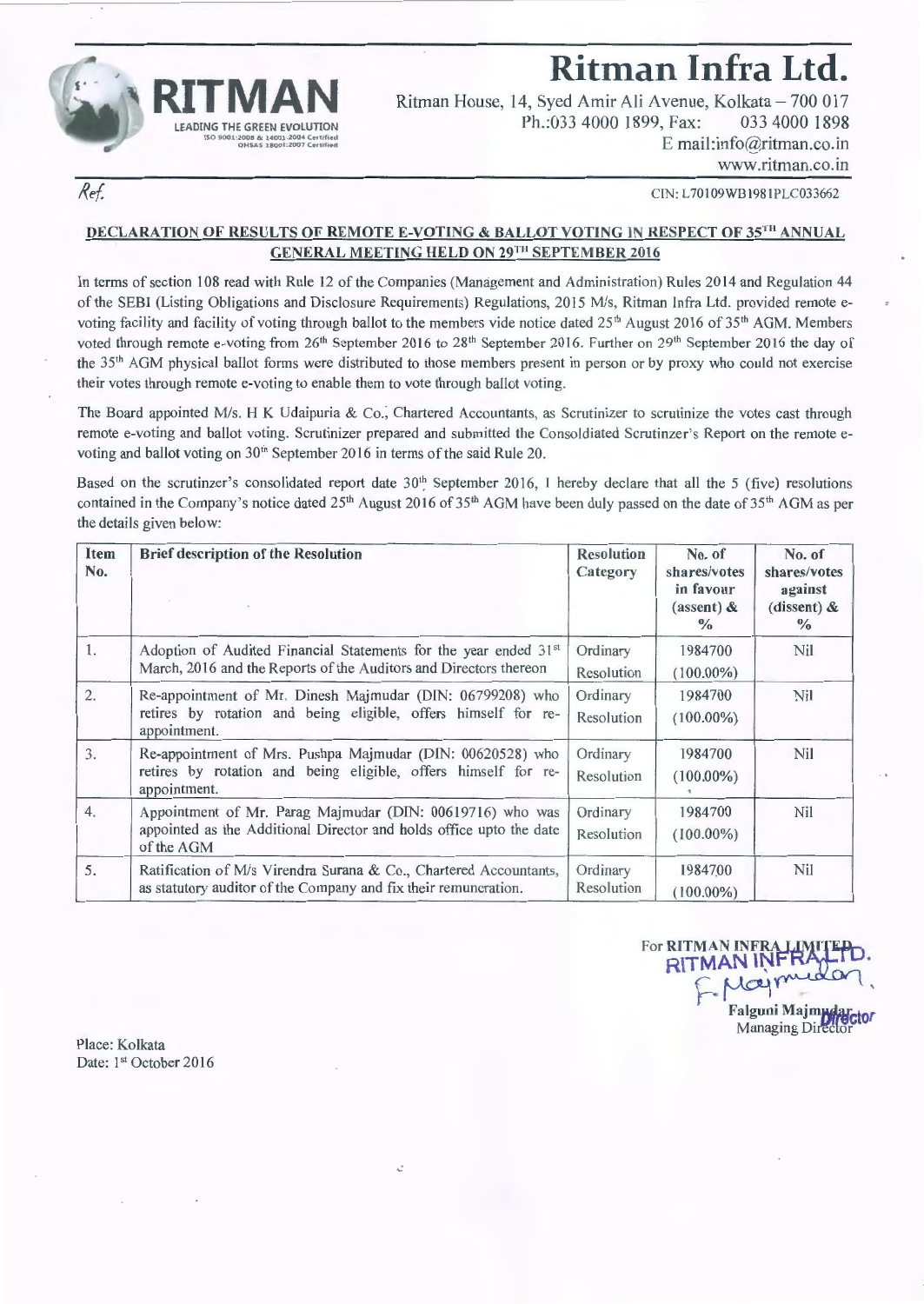Chartered Accountants 4, Abhoy Guha Road, 3<sup>ra</sup> Floor, Liluah, Howrah - 711 204 Phone No. - 32979044 Mobile - 98300 53425

#### CONSOLIDATED SCRUTINIZER'S REPORT FOR REMOTE E-VOTING AND BALLOT VOTING FOR *MIS.* RITMAN INFRA LIMITED

To The Chairman Ritman Infra Ltd. Ritman House, 14 Syed Amir Ali Avenue, Kolkata - 700017

Sub: Passing of resolutions through remote electronic voting and ballot voting conducted at the 35<sup>th</sup> Annual General Meeting (AGM) of M/s. Ritman Infra Ltd. (the Company) (CIN: L70109WB1981PLC033662) held on 29<sup>th</sup> September 2016.

Report to the Chairman of the Annual General Meeting of *Mis.* Ritman Infra Ltd. (the Company) (CIN: L70109WB1981PLC033662), on the remote e-voting and ballot voting conducted by the Company to pass 5 items on the agenda as contained in the Notice dated  $25<sup>th</sup>$  August 2016 for the  $35<sup>th</sup>$  AGM held on Thursday, the  $29<sup>th</sup>$  September 2016.

The Management of the Company is responsible to ensure compliance with the requirements of the relevant provisions of the Companies Act, 2013 (the Act) and the Rules made thereunder and the Listing Regulations. The responsibility of the undersigned as a Scrutinizer for remote evoting and physical ballot voting is restricted to give a consolidated report on the votes cast by the members for the resolutions as contained in the Notice dated  $20<sup>th</sup>$  July 2016, based upon the Report generated from the e-voting platform provided by the Central Depository Services (India) Limited [CDSL], the authorized agency engaged by the Company to provide remote e-voting facilities for e-voting and physical ballot voting facilities provided at the  $35<sup>th</sup>$  AGM by the Company.

The Board of Directors at their meeting held on Saturday, the  $13<sup>th</sup>$  day of August, 2016, have appointed the undersigned as the scrutinizer for scrutinizing the voting process (electronically or otherwise), pursuant to Regulation 44 of SEBI (Listing Obligations and Disclosure Requirements) Regulations, 2015 and relevant sections of the Act and Rules made there under.

The Company appointed CDSL as the service provider for extending the facility of remote electronic voting to the shareholders of the Company during remote E-voting period i.e., from 9.00 am of 26.09.2016 to 5 p.m. of 28.09.2016. The cut-off date for remote e-voting was  $22<sup>nd</sup>$  September 2016.

Members' of the Company, holding shares either in physical form or in dematerialized form, as on the cut-off date of  $22<sup>nd</sup>$ September,2016, were entitled to cast their votes through remote e-voting or voting at the AGM.

The remote e-voting were unblocked by the undersigned on  $30<sup>th</sup>$  September 2016 in the presence of two witnesses viz., Mr. Kumar Saumya and Mr. Vishal Baid.

At the  $35<sup>th</sup>$  AGM of the Company held on  $29<sup>th</sup>$  September 2016, ballot voting was conducted to facilitate the members present in the meeting who did not participate in the remote e-voting, to record their votes through ballot voting.

Kindly refer Consolidated Scrutinzer's report dated 29<sup>th</sup> September 2016 on the results of the remote e-voting and ballot voting at the AGM in respect of the said resolutions attached attached herewith as Annexure - I.<br>  $\sqrt{P} \cdot P$ 

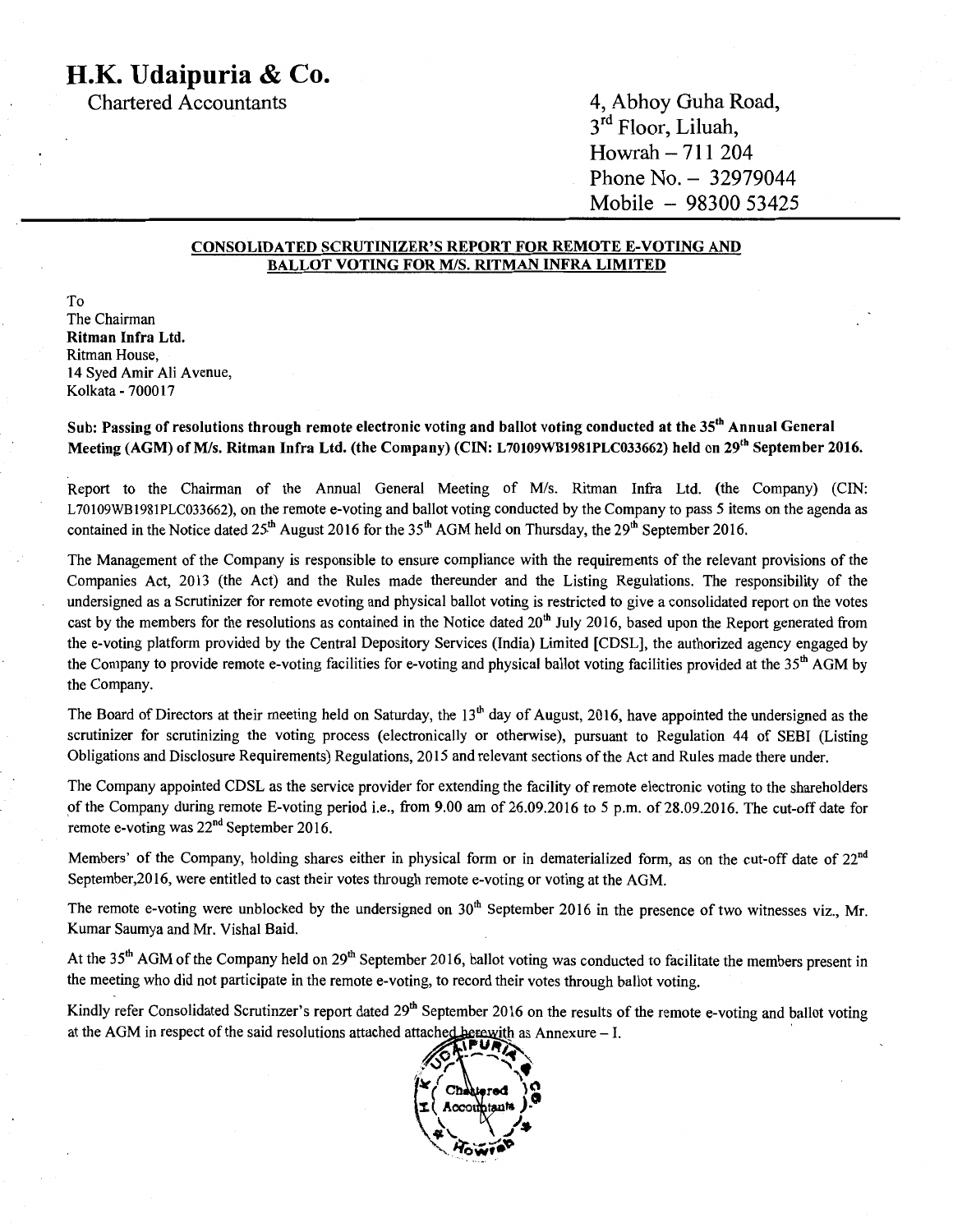Chartered Accountants

4, Abhoy Guha Road, 3<sup>ra</sup> Floor, Liluah, Howrah - 711 204 Phone No. - 32979044 Mobile - 98300 53425

.

Resol Summary of the ution Resolution Serial No. 1. Adoption of Audited Financial Statements for the year ended 31<sup>st</sup> March, 2016 and the Reports of the Auditors and Directors thereon 2. Re-appointment of Mr. Dinesh Majmudar (DIN: 06799208) who retires by rotation and being eligible, offers himself for re-appointment. 3. Re-appointment of Mrs. Pushpa Majmudar (DIN: 00620528) who retires by rotation and being eligible, offers himself for re-appointment. 4. Appointment of Mr. Parag Majmudar (DIN: 00619716) who was appointed as the Additional Director and holds office upto the date of the AGM 5. Ratification ofM/s Virendra Surana & Co., Chartered Accountants, Resolution No. of member who Category  $\vert$  cast their votes Assent Dissent Ordinary 14 -Resolution Ordinary 14<br>Resolution 14 Ordinary 14<br>Resolution 14 Ordinary 14<br>Resolution Ordinary 14<br>Resolution No. of Shares held <br>by the voters  $\begin{array}{c|c} \sim & \text{Dissent} \\ \sim & \sim & \sim \end{array}$ by the voters Assent Dissent 1984700 - 100.00 - 1984700 - 100.00 - 1984700 - 100.00 - 1984700 - 100.00 - 1984700 - 100.00 -

The following is the voting results of remote e-voting and ballot voting:

Thanking you, . Yours faithfully, For H.K. UDAIPURIA & CO. Chartered Accountants Firm Registration No. 32638 IE

remuneration.

as statutory auditor of the Company and fix their

avoist Kumar (idar

Harish Kumar Udaipuria Proprietor M. No. 065835

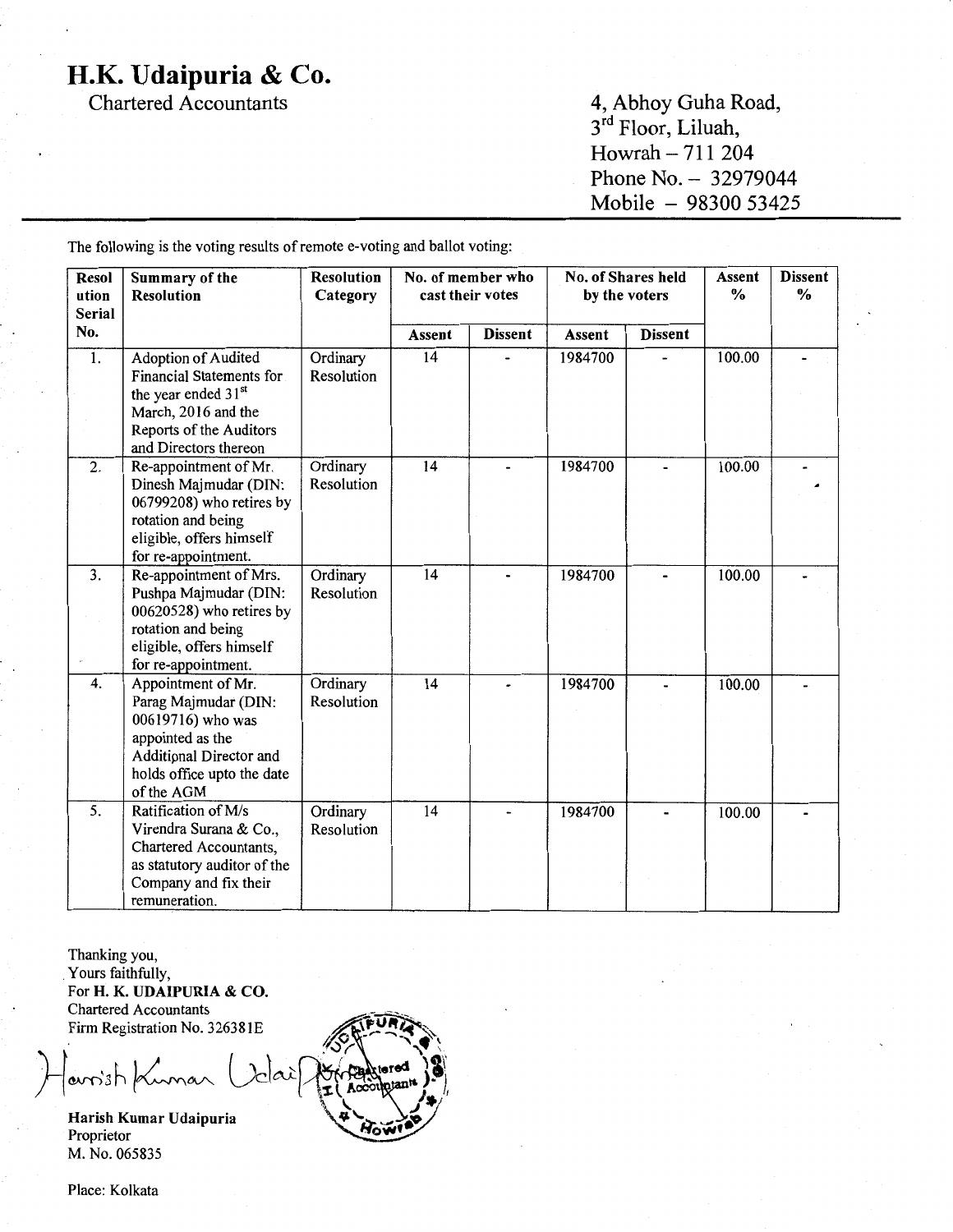Chartered Accountants 4, Abhoy Guha Road, 3<sup>rd</sup> Floor, Liluah, Howrah  $-711204$ Phone No. - 32979044 Mobile - 98300 53425

Annexure I

Summary of Remote E-voting and Ballot Voting taken for 35<sup>th</sup> AGM held on 29.09.2016.

| (No. 1)                  | Resolution required: (Ordinary/Special)                                      |                                 | <b>Ordinary Resolution</b><br>Adoption of audited Financial Statements for the year ended March 31, 2016<br>together with the Report of the Directors and Auditors thereon<br>No |                                                  |                                  |                             |                                               |                                             |  |
|--------------------------|------------------------------------------------------------------------------|---------------------------------|----------------------------------------------------------------------------------------------------------------------------------------------------------------------------------|--------------------------------------------------|----------------------------------|-----------------------------|-----------------------------------------------|---------------------------------------------|--|
|                          | Whether promoter / promoter group are<br>interested in the agenda/resolution |                                 |                                                                                                                                                                                  |                                                  |                                  |                             |                                               |                                             |  |
| Category                 | Mode of voting                                                               | No. of<br><b>Shares</b><br>held | No. of<br><b>Votes</b><br>polled                                                                                                                                                 | % of Votes<br>Polled on<br>outstanding<br>shares | No. of<br>$Votes -$<br>in favour | No. of<br>Votes-<br>against | % of votes<br>in favour<br>on votes<br>polled | % of votes<br>against on<br>votes<br>polled |  |
| (1)                      |                                                                              | (2)                             | (3)                                                                                                                                                                              | (4)                                              | (5)                              | (6)                         | (7)                                           | (8)                                         |  |
|                          | $E$ -voting                                                                  |                                 | <b>NIL</b>                                                                                                                                                                       | <b>NIL</b>                                       | <b>NIL</b>                       | <b>NIL</b>                  | <b>NIL</b>                                    | <b>NIL</b>                                  |  |
| Promoter                 | Ballot                                                                       | 23,44,000                       | 11,72,000                                                                                                                                                                        | 50.00                                            | 11,72,000                        | <b>NIL</b>                  | 100.00                                        | <b>NIL</b>                                  |  |
| and<br>Promoter<br>Group | Postal Ballot (if<br>applicable)                                             |                                 | N.A.                                                                                                                                                                             | N.A.                                             | N.A.                             | N.A.                        | N.A.                                          | N.A.                                        |  |
|                          | Total                                                                        |                                 | 11,72,000                                                                                                                                                                        | 50.00                                            | 11,72,000                        | <b>NIL</b>                  | 100.00                                        | <b>NIL</b>                                  |  |
|                          | E-voting                                                                     |                                 |                                                                                                                                                                                  |                                                  |                                  |                             |                                               |                                             |  |
| Public                   | <b>Ballot</b>                                                                |                                 |                                                                                                                                                                                  |                                                  |                                  |                             |                                               |                                             |  |
| Institutional<br>Holders | Postal Ballot (if<br>applicable)                                             | Nil                             | Not applicable                                                                                                                                                                   |                                                  |                                  |                             |                                               |                                             |  |
|                          | Total                                                                        |                                 |                                                                                                                                                                                  |                                                  |                                  |                             |                                               |                                             |  |
|                          | E-voting                                                                     |                                 | <b>NIL</b>                                                                                                                                                                       | <b>NIL</b>                                       | <b>NIL</b>                       | <b>NIL</b>                  | <b>NIL</b>                                    | <b>NIL</b>                                  |  |
|                          | <b>Ballot</b>                                                                |                                 | 8,12,700                                                                                                                                                                         | 95.78                                            | 8,12,700                         | <b>NIL</b>                  | 100.00                                        | <b>NIL</b>                                  |  |
| Public $-$<br>Others     | Postal Ballot (if<br>applicable)                                             | 8,48,500                        | N.A.                                                                                                                                                                             | N.A.                                             | N.A.                             | N.A.                        | N.A.                                          | N.A.                                        |  |
|                          | Total                                                                        |                                 | 8,12,700                                                                                                                                                                         | 95.78                                            | 8,12,700                         | <b>NIL</b>                  | 100.00                                        | <b>NIL</b>                                  |  |
| Total                    |                                                                              | 31,92,500                       | 19,84,700                                                                                                                                                                        | 62.17                                            | 19,84,700                        | <b>NIL</b>                  | 100.00                                        | <b>NIL</b>                                  |  |

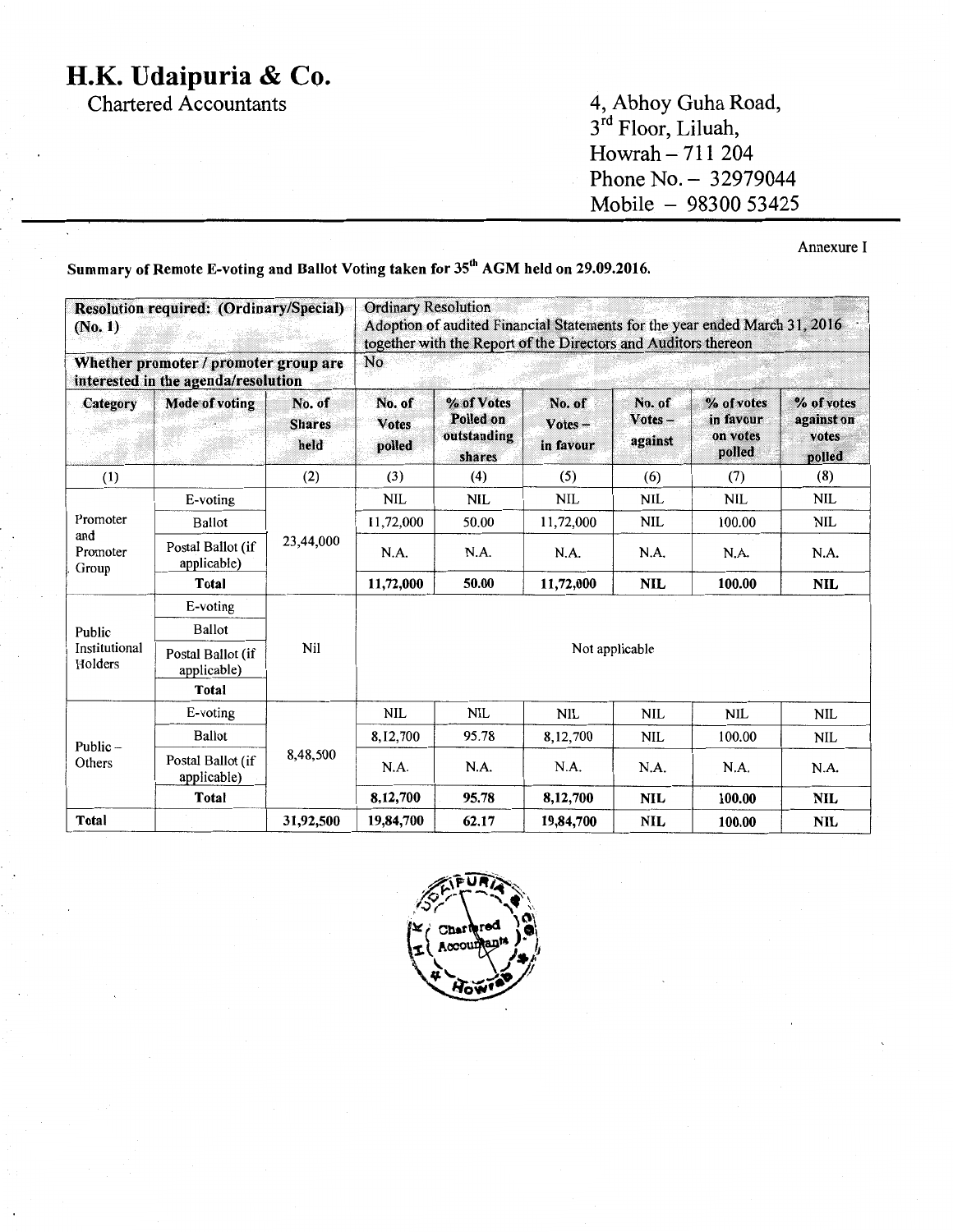Chartered Accountants

4, Abhoy Guha Road, 3<sup>ra</sup> Floor, Liluah,  $However, 711 204$ Phone No. - 32979044 Mobile - 98300 53425

| (No. 2)                  | <b>Resolution required: (Ordinary/Special)</b>                               |                                 | <b>Ordinary Resolution</b>       | Re-appointment of Mr. Dinesh Majmudar, Director retiring by rotation |                                  |                                |                                               |                                             |  |
|--------------------------|------------------------------------------------------------------------------|---------------------------------|----------------------------------|----------------------------------------------------------------------|----------------------------------|--------------------------------|-----------------------------------------------|---------------------------------------------|--|
|                          | Whether promoter / promoter group are<br>interested in the agenda/resolution |                                 | Yes                              |                                                                      |                                  |                                |                                               |                                             |  |
| Category                 | <b>Mode of voting</b>                                                        | No. of<br><b>Shares</b><br>held | No. of<br><b>Votes</b><br>polled | % of Votes<br>Polled on<br>outstanding<br>shares                     | No. of<br>$Votes -$<br>in favour | No. of<br>$Votes -$<br>against | % of votes<br>in favour<br>on votes<br>polled | % of votes<br>against on<br>votes<br>polled |  |
| (1)                      |                                                                              | (2)                             | (3)                              | (4)                                                                  | (5)                              | (6)                            | (7)                                           | (8)                                         |  |
|                          | E-voting                                                                     |                                 | <b>NIL</b>                       | <b>NIL</b>                                                           | <b>NIL</b>                       | <b>NIL</b>                     | <b>NIL</b>                                    | <b>NIL</b>                                  |  |
| Promoter                 | <b>Ballot</b>                                                                | 23,44,000                       | 11,72,000                        | 50.00                                                                | 11,72,000                        | <b>NIL</b>                     | 100.00                                        | <b>NIL</b>                                  |  |
| and<br>Promoter<br>Group | Postal Ballot (if<br>applicable)                                             |                                 | N.A.                             | N.A.                                                                 | N.A.                             | N.A.                           | N.A.                                          | N.A.                                        |  |
|                          | Total                                                                        |                                 | 11,72,000                        | 50.00                                                                | 11,72,000                        | <b>NIL</b>                     | 100.00                                        | <b>NIL</b>                                  |  |
|                          | E-voting                                                                     |                                 |                                  |                                                                      |                                  |                                |                                               |                                             |  |
| Public                   | Ballot                                                                       |                                 |                                  |                                                                      |                                  |                                |                                               |                                             |  |
| Institutional<br>Holders | Postal Ballot (if<br>applicable)                                             | Nil                             |                                  |                                                                      | Not applicable                   |                                |                                               |                                             |  |
|                          | Total                                                                        |                                 |                                  |                                                                      |                                  |                                |                                               |                                             |  |
|                          | E-voting                                                                     |                                 | <b>NIL</b>                       | <b>NIL</b>                                                           | NIL                              | NIL                            | <b>NIL</b>                                    | <b>NIL</b>                                  |  |
|                          | Ballot                                                                       |                                 | 8,12,700                         | 95.78                                                                | 8,12,700                         | <b>NIL</b>                     | 100.00                                        | <b>NIL</b>                                  |  |
| Public $-$<br>Others     | Postal Ballot (if<br>applicable)                                             | 8,48,500                        | N.A.                             | N.A.                                                                 | N.A.                             | N.A.                           | N.A.                                          | N.A.                                        |  |
|                          | <b>Total</b>                                                                 |                                 | 8,12,700                         | 95.78                                                                | 8,12,700                         | <b>NIL</b>                     | 100.00                                        | <b>NIL</b>                                  |  |
| Total                    |                                                                              | 31,92,500                       | 19,84,700                        | 62.17                                                                | 19,84,700                        | <b>NIL</b>                     | 100.00                                        | <b>NIL</b>                                  |  |

| (No. 3)                                                                      | Resolution required: (Ordinary/Special) |                                 | <b>Ordinary Resolution</b><br>Re-appointment of Mrs. Pushpa Majmudar, Director retiring by rotation |                                                  |                                  |                             |                                               |                                             |  |  |
|------------------------------------------------------------------------------|-----------------------------------------|---------------------------------|-----------------------------------------------------------------------------------------------------|--------------------------------------------------|----------------------------------|-----------------------------|-----------------------------------------------|---------------------------------------------|--|--|
| Whether promoter / promoter group are<br>interested in the agenda/resolution |                                         |                                 | Yes                                                                                                 |                                                  |                                  |                             |                                               |                                             |  |  |
| <b>Category</b>                                                              | <b>Mode of voting</b>                   | No. of<br><b>Shares</b><br>held | No. of<br><b>Votes</b><br>polled                                                                    | % of Votes<br>Polled on<br>outstanding<br>shares | No. of<br>$Votes -$<br>in favour | No. of<br>Votes-<br>against | % of votes<br>in favour<br>on votes<br>polled | % of votes<br>against on<br>votes<br>polled |  |  |
| (1)                                                                          |                                         | (2)                             | (3)                                                                                                 | (4)                                              | (5)                              | (6)                         | (7)                                           | (8)                                         |  |  |
| Promoter                                                                     | E-voting                                | 23,44,000                       | NIL                                                                                                 | NIL                                              | <b>NIL</b>                       | NIL                         | NIL                                           | NIL                                         |  |  |
|                                                                              | Ballot                                  |                                 | 11,72,000                                                                                           | 50.00                                            | 11,72,000                        | <b>NIL</b>                  | 100.00                                        | <b>NIL</b>                                  |  |  |
| and<br>Promoter<br>Group                                                     | Postal Ballot (if<br>applicable)        |                                 | N.A.                                                                                                | N.A.                                             | N.A.                             | N.A.                        | N.A.                                          | N.A.                                        |  |  |
|                                                                              | Total                                   |                                 | 11,72,000                                                                                           | 50.00                                            | 11,72,000                        | <b>NIL</b>                  | 100.00                                        | NIL                                         |  |  |
|                                                                              | $E$ -voting                             |                                 |                                                                                                     |                                                  |                                  |                             |                                               |                                             |  |  |
| Public                                                                       | <b>Ballot</b>                           |                                 |                                                                                                     |                                                  |                                  |                             |                                               |                                             |  |  |
| Nil<br>Institutional<br>Postal Ballot (if<br>Holders<br>applicable)          |                                         |                                 | بيواز                                                                                               | Chargared                                        |                                  | Not applicable              |                                               |                                             |  |  |
|                                                                              | Total                                   |                                 | Ĩ.                                                                                                  | Accountants                                      |                                  |                             |                                               |                                             |  |  |
|                                                                              |                                         |                                 | <b>u</b>                                                                                            |                                                  |                                  |                             |                                               |                                             |  |  |

 $F_{\rm max}$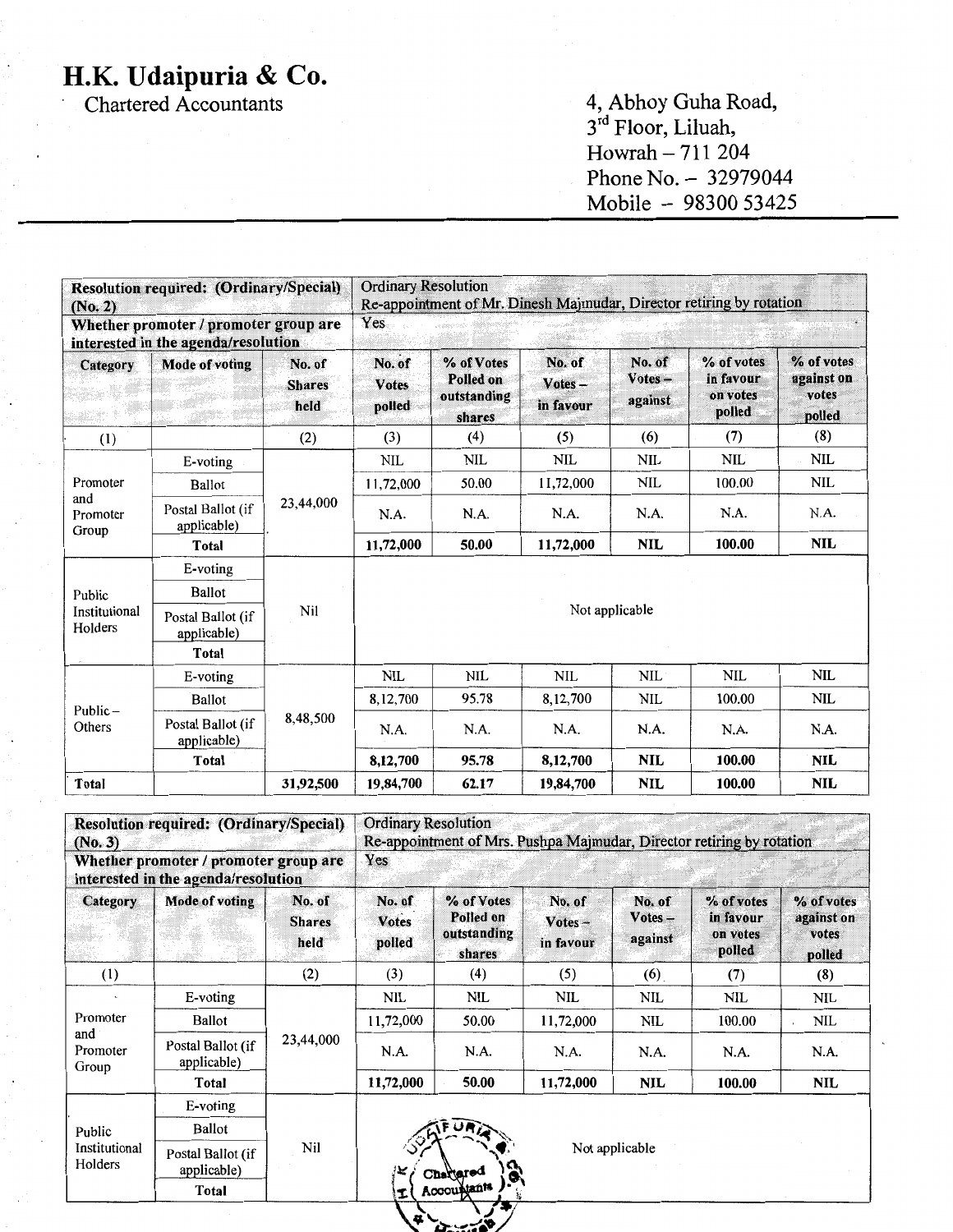Chartered Accountants

4, Abhoy Guha Road, 3<sup>ra</sup> Floor, Liluah, Howrah - 711 204 Phone No. - 32979044 Mobile - 98300 53425

| Public –<br>Others | $E$ -voting                      |           | NIL       | NIL   | NIL       | <b>NIL</b> | <b>NIL</b> | <b>NIL</b> |
|--------------------|----------------------------------|-----------|-----------|-------|-----------|------------|------------|------------|
|                    | Ballot                           |           | 8,12,700  | 95.78 | 8,12,700  | <b>NIL</b> | 100.00     | <b>NIL</b> |
|                    | Postal Ballot (if<br>applicable) | 8,48,500  | N.A.      | N.A.  | N.A.      | N.A.       | N.A.       | N.A.       |
|                    | Total                            |           | 8,12,700  | 95.78 | 8,12,700  | <b>NIL</b> | 100.00     | <b>NIL</b> |
| Total              |                                  | 31,92,500 | 19,84,700 | 62.17 | 19,84,700 | <b>NIL</b> | 100.00     | <b>NIL</b> |

| <b>Resolution required: (Ordinary/Special)</b><br>(No. 4)<br>Whether promoter / promoter group are<br>interested in the agenda/resolution |                                  |           | <b>Ordinary Resolution</b><br>Appointment of Mr. Parag Majmudar, as Director of the Company<br>Yes |            |            |            |            |            |  |
|-------------------------------------------------------------------------------------------------------------------------------------------|----------------------------------|-----------|----------------------------------------------------------------------------------------------------|------------|------------|------------|------------|------------|--|
|                                                                                                                                           |                                  |           |                                                                                                    |            |            |            |            |            |  |
| (1)                                                                                                                                       |                                  | (2)       | (3)                                                                                                | (4)        | (5)        | (6)        | (7)        | (8)        |  |
| Promoter<br>and<br>Promoter<br>Group                                                                                                      | E-voting                         | 23,44,000 | <b>NIL</b>                                                                                         | <b>NIL</b> | <b>NIL</b> | <b>NIL</b> | <b>NIL</b> | <b>NIL</b> |  |
|                                                                                                                                           | Ballot                           |           | 11,72,000                                                                                          | 50.00      | 11,72,000  | NIL        | 100.00     | <b>NIL</b> |  |
|                                                                                                                                           | Postal Ballot (if<br>applicable) |           | N.A.                                                                                               | N.A.       | N.A.       | N.A.       | N.A.       | N.A.       |  |
|                                                                                                                                           | Total                            |           | 11,72,000                                                                                          | 50.00      | 11,72,000  | NIL        | 100.00     | <b>NIL</b> |  |
| Public<br><b>Institutional</b><br>Holders                                                                                                 | E-voting                         | Nil       |                                                                                                    |            |            |            |            |            |  |
|                                                                                                                                           | <b>Ballot</b>                    |           |                                                                                                    |            |            |            |            |            |  |
|                                                                                                                                           | Postal Ballot (if<br>applicable) |           | Not applicable                                                                                     |            |            |            |            |            |  |
|                                                                                                                                           | <b>Total</b>                     |           |                                                                                                    |            |            |            |            |            |  |
|                                                                                                                                           | E-voting                         |           | <b>NIL</b>                                                                                         | <b>NIL</b> | <b>NIL</b> | <b>NIL</b> | <b>NIL</b> | <b>NIL</b> |  |
| Public-<br>Others                                                                                                                         | <b>Ballot</b>                    | 8,48,500  | 8,12,700                                                                                           | 95.78      | 8,12,700   | NIL        | 100.00     | <b>NIL</b> |  |
|                                                                                                                                           | Postal Ballot (if<br>applicable) |           | N.A.                                                                                               | N.A.       | N.A.       | N.A.       | N.A.       | N.A.       |  |
|                                                                                                                                           | <b>Total</b>                     |           | 8,12,700                                                                                           | 95.78      | 8,12,700   | <b>NIL</b> | 100.00     | <b>NIL</b> |  |
| <b>Total</b>                                                                                                                              |                                  | 31,92,500 | 19,84,700                                                                                          | 62.17      | 19,84,700  | <b>NIL</b> | 100.00     | <b>NIL</b> |  |